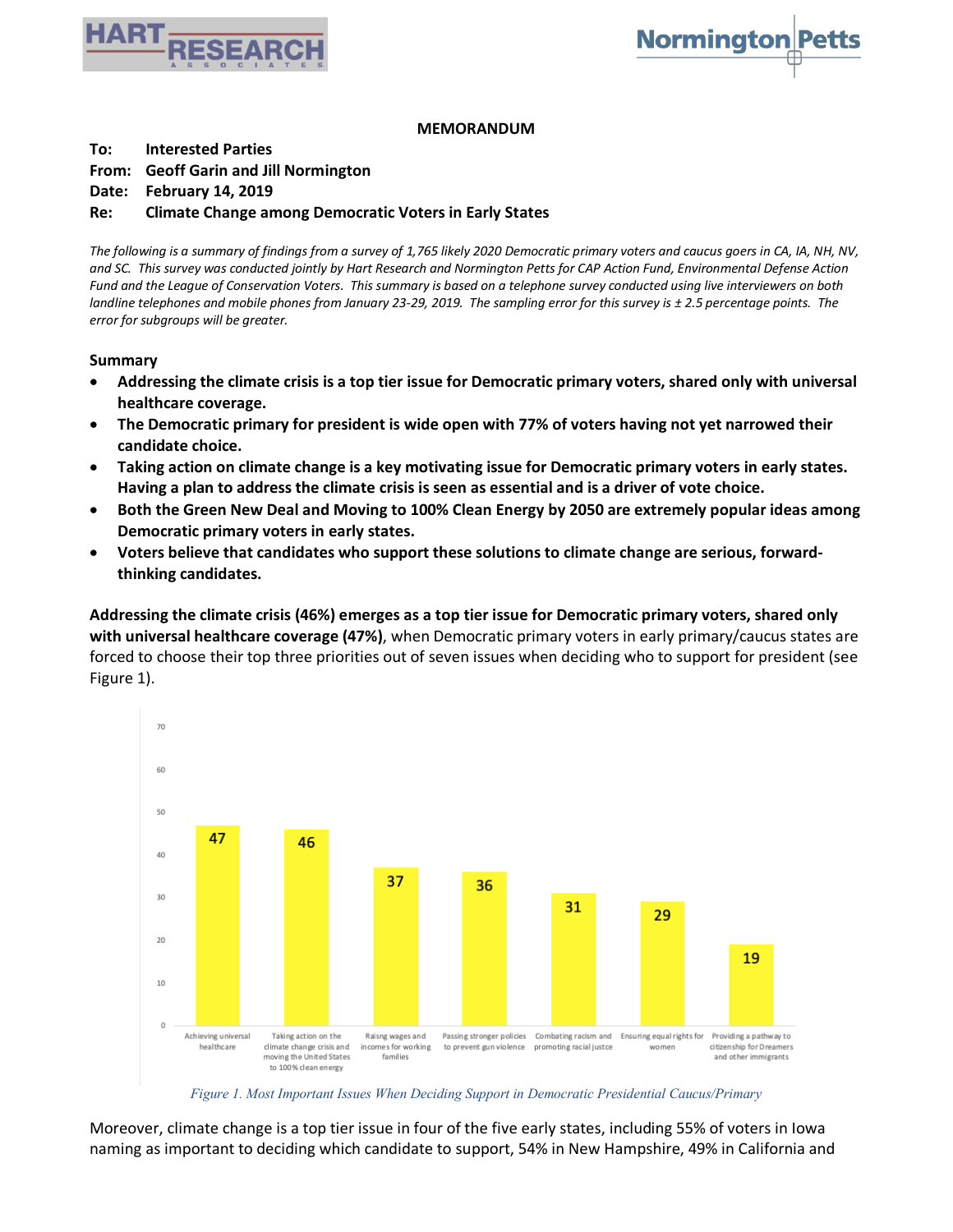46% in Nevada. Only in South Carolina does climate change fall out of the top tier of issues and even then, 27% still say it is important in their decision-making. On top of the widespread geographic popularity, taking action on climate is the most frequently selected priority among: Iowans under age 50 (65%); Very liberal voters (53%); Somewhat liberal voters (54%); Four-year college grads voters (52%); and Voters with a post graduate degree (56%).

**Democratic primary voters care deeply about climate change**. When asked about seven different issues, 84% say it is "very important that a Democratic candidate for President have a clear plan on "taking action on climate change crisis and moving the United States to 100% clean energy" including 42% saying it is "essential" (see Figure 2). This is on par with "ensuring equal rights for women" (91% very important; 43% essential) and "combating racism and promoting racial justice" (87% very important, 42% essential). A plan for acting on climate change was tied with "achieving universal health care" (84%) and was closely followed by "raising wages and incomes for working families" (83%), "passing stronger policies to prevent gun violence" (81%), and "providing a pathway to citizenship for Dreamers and other immigrants" (74%).



*Figure 2. Importance of Having a Clear Plan on that Issue for a Democratic Candidate for President*

Moreover, having a presidential candidate who has a clear plan to address the climate crisis is slightly more important to Latinx voters (87%) and voters under age 35 (87%).

The profile of early primary voters who say that having a plan to address climate change is essential for a presidential candidate (42% percent of the voters in early primary states) is reflective of the broad Democratic universe, rather than being some niche group. The likelihood of rating addressing climate change as essential for a Democratic presidential candidate increases the more liberal the voter and the higher their educational attainment. That is, the most liberal and best educated voters are the most likely to say that it is essential that a presidential candidate have a plan for addressing the climate crisis. Importantly, these voters are largely up for grabs as 73% say they have not really narrowed down their choice for president even though 80% are previous primary voters/caucus-goers.

**Policy solutions addressing the climate crisis are very popular with voters**. We tested brief descriptions of two ways to tackle climate change and both were very well received. Voters had identical strongly positive reactions to a presidential candidate who supports the Green New Deal as well as to Moving to 100% clean energy by  $2050<sup>1</sup>$  (see Figure 3).

 $1$  Brief description of Green New Deal: "Suppose a candidate running in your state's Democratic presidential [primary/caucus] supports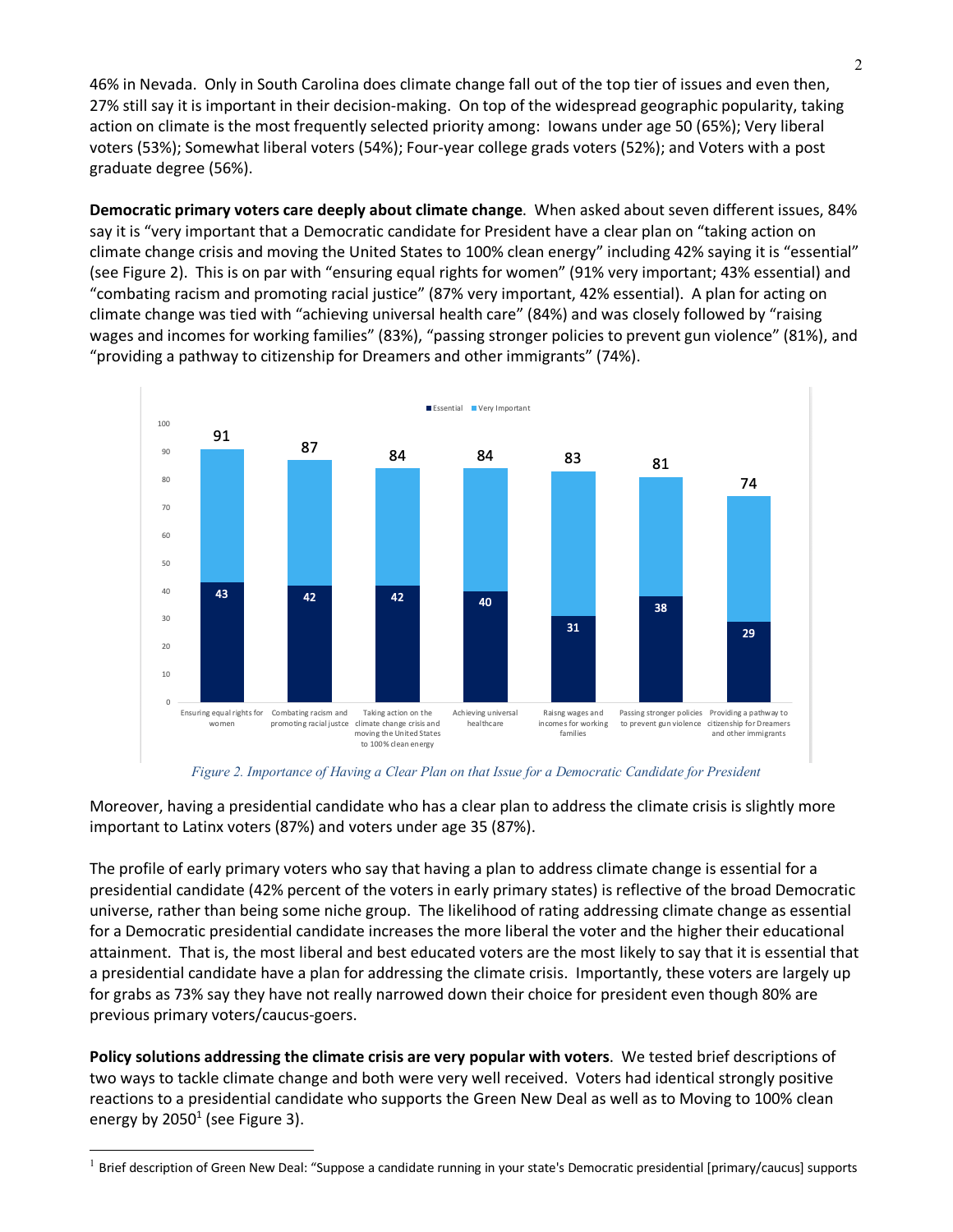

*Figure 3. Likelihood to Support a Democratic Presidential Candidate Who Supports Each Plan – Brief Descriptions*

Early primary voters have strong positive reactions to candidates who support these ideas because they view the policies themselves extremely favorably. Sizeable majorities view the Green New Deal favorably (74% favorable; 54% very favorable) as well as Moving to 100% clean energy by 2050 (82% favorable; 62% very favorable). The detailed description of the Green New Deal was taken closely from the Justice Democrats website and the full descriptions of both ideas are included below.<sup>2</sup> It is important to note that a majority of voters (50%) say that they "like both plans equally and I would support a candidate who favors either one."

**Having one of these clear plans for addressing the climate crisis helps voters believe that a presidential candidate is serious and forward thinking**. When asked to choose from a list of traits that describe a candidate for president says 100% clean energy by 2050 is one of their most important priorities, 63% of early primary voters said that "serious and thoughtful about problems facing the country" described that candidate very well while 60% said "forward thinking, with a bold vision for the future" also described that person very well. Reactions toward a candidate who makes the Green New Deal one of their most important priorities

l

Long description of Green New Deal: "The Green New Deal is a mass mobilization to address income inequality and poverty by dramatically expanding existing renewable power sources and deploying new production capacity with the goal of meeting one hundred percent of national power demand in the United States through renewable sources within ten years. It will also provide all members of society, across all regions and all communities, the opportunity, training, and education to be a full and equal participant in the transition. It will include a job guarantee program to ensure a living wage job to every person that wants one as well as ensure a 'just transition,' for all workers, low-income communities, communities of color, indigenous communities, rural and urban communities, and the front-line communities most affected by climate change and environmental harm. And it will ensure that local implementation of the transition is led from the community level."

the Green New Deal to make major investments in infrastructure, technology, jobs and training in order to drastically and immediately move the United States away from the use of fossil fuels to one-hundred-percent renewables within ten years to address the threat of climate change."

Brief description of Moving to 100% clean energy by 2050: "Suppose a candidate running in your state's Democratic presidential [primary/caucus] had a plan to take immediate action on climate change and promote clean energy jobs by moving the United States to one-hundred-percent clean energy sources, like solar and wind power, by the year 2050."

 $2$  Long description of Moving to 100% clean energy by 2050: "The plan to move the United States to one-hundred-percent clean energy by 2050 would require swift action across the government to move the country away from fossil fuel energy and transition to cleaner forms of energy like wind and solar. It would improve public health and reduce environmental pollution, especially for lowincome communities and communities of color that are most vulnerable to the impacts of climate change. The plan would set a clear interim goal for the year 2035 to make sure the United States is staying on track to create a clean energy economy that provides good jobs and world-leading technology."